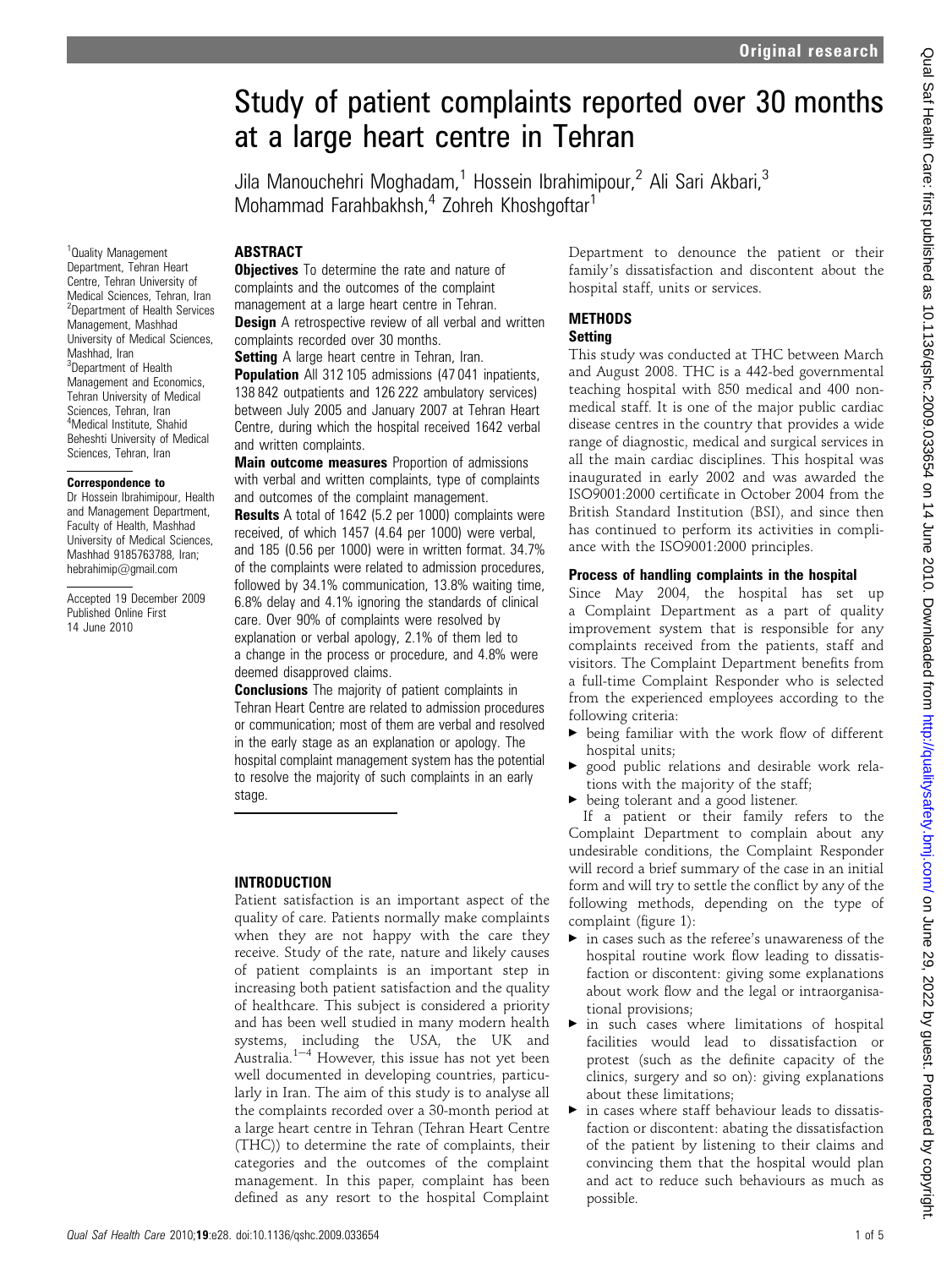

Figure 1 Process of handling complaints at Tehran Heart Centre.

If the complaint is not resolved at this stage, the Complaint Responder would give them a new structured form called Special Form (SF) so that they could write down their complaint. The completed forms are then sent to the Quality Improvement Department (QID) to be further investigated by its manager, who is a highly qualified Health Care Management graduate. At this stage, depending on the type and nature of the complaint, the QID manager will decide if the complaint should be further investigated by a medical or nursing team or should be reviewed by the relevant hospital committee and will act accordingly. With regard to the result of the investigations, a combination of the following actions might be implemented: verbal apology, correction in policy, process or procedure and/or compensation. In cases where the complaint does not have enough ground, it would be regarded as a 'disapproved claim'. In all cases, the result of the complaint review would be recorded on the Special Form, and the relevant response would be given to the complainant by the QID manager (figure 1). It is important to note that during this process, staff are instructed to behave in a respectful manner towards the patients/referees, so that they feel the hospital authorities respect their rights, opinions and feelings and try to learn lessons from reported cases to improve the quality of the services.

## Sampling and design

In this study, all patient complaints reported verbally or in written form to the Complaint Department between July 2005 and January 2007 (30 months) were retrospectively reviewed. In order to estimate the rate of complaints, the central database of the hospital was used to identify the total number of admissions (including inpatients, outpatients and ambulatory services) during the same time.

### Data collection process and analysis

THC has designed and used the initial and special forms for recording patient complaints and the outcomes of the complaint management. We initially reviewed 50 recorded complaints for which both the initial and special forms had been completed and, according to the type of data available on these records, designed a classification for analysing and reporting the result of this study. We classified the complaints into 10 complaint groups and six output groups, as presented in table 1. These classifications are relatively similar to the classifications used by some previous studies. $1-4$ 

## RESULTS

## Rate of complaints

Over the 30-month study period, a total number of services (312 105) were delivered to patients, including 47 041 inpatients, 138 842 outpatients and 126 222 ambulatory services. During this time, the hospital received a total of 1642 (5.2 per 1000) complaints, including 1457 (4.6 per 1000) verbal and 185 (0.56 per 1000) written complaints.

## Types of complaints

Of a total of 312 105 patient admissions to the hospital during the study period, 1642 complaints were reported by patients or their representatives, of which 1457 (89.2%) were verbal, and 185 (10.8) were in written form (table 2), making the rate of written complaints 0.56 per 1000 and the rate of verbal complaints 4.6 per 1000 admissions.

Sixty-four (34.5%) of written complaints were related to communication failures, followed by 47 (25.4%) related to ignoring the standards of clinical care, 17 (9.2%) related to inadequate attention to patient and 16 (8.6%) related to a delay in delivery of general services. Five hundred and fifty-eight (38.3%) of the 1457 verbal complaints were related to admission/ appointment procedures, followed by 497 (34.1%) to communication and 226 (15.5%) to waiting time. Putting all the verbal and written complaints together, issues related to admission/ appointment procedures were the most common type of complaints (34.7%), followed by failure in communication (34.1%) and waiting time (13.8%), (table 2).

Of the 561 verbal and written complaints related to the communication failure, 218 (38.8%) were complaints about nurses, followed by 110 (19.6%) about physicians, 83 (14.7%) about nurse assistants, 64 (11.4%) about secretaries and the remaining 86 (15.3%) about other non-medical staff.

### Outcomes of the complaint management

One thousand four hundred and fifty-eight (88.8%) complaints including all verbal complaints were resolved by explanation, 35 (2.1%) by verbal apology and 21 (1.3%) by compensation. Sixteen (1%) of the complaints were unavoidable, and 78 (4.8%) were disapproved claims (table 3). Of the 68 complaints that were related to ignoring the standards of clinical care, 30 (44.1%) were disapproved by experts, 21 (30.9%) were resolved by explanation, six (8.8%) resulted in a correction in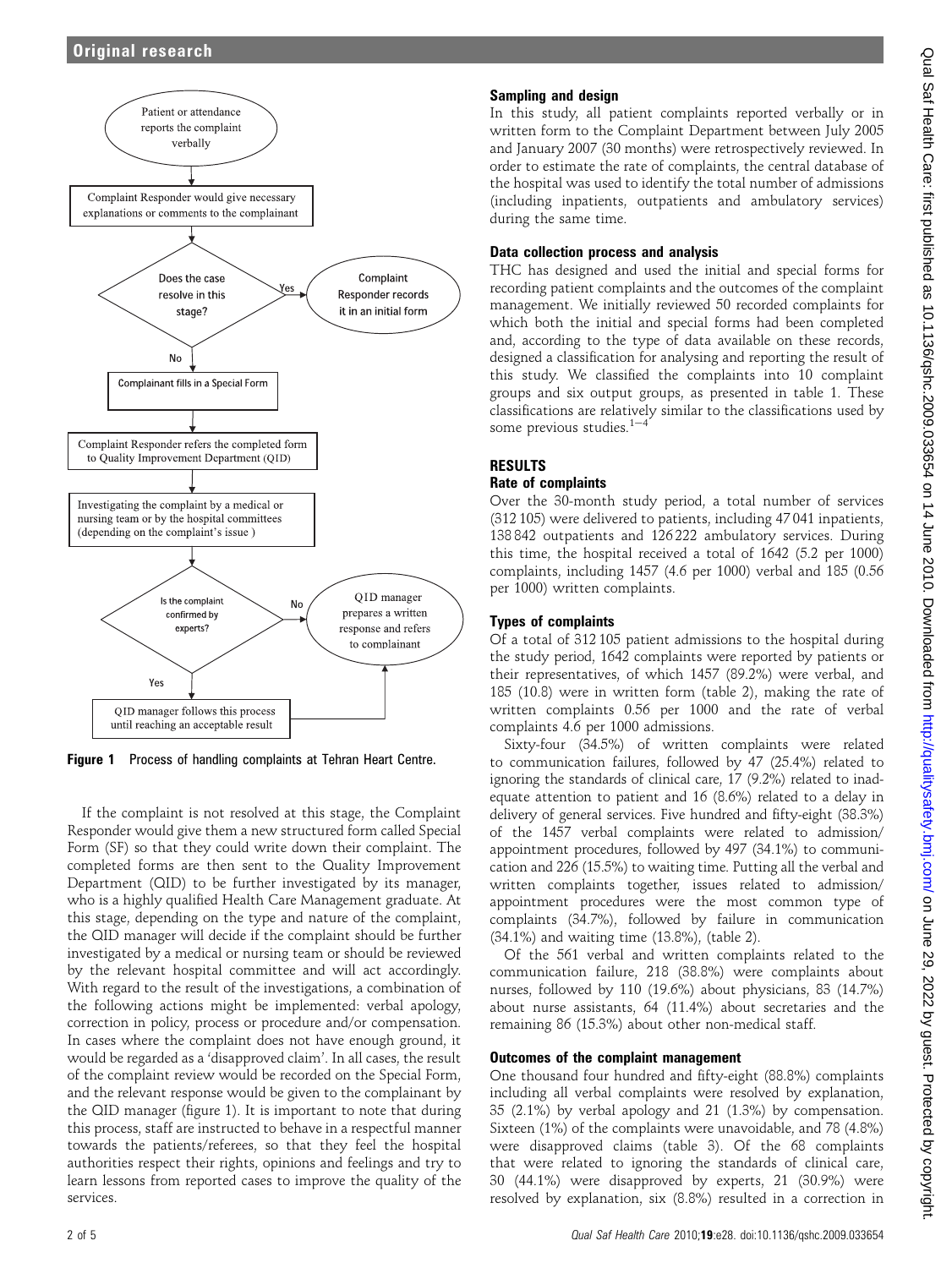Table 1 Categories of complaints and their examples/definition

| <b>Type of complaints</b>               | <b>Examples or definitions</b>                                                                                                                                                                                                                                                                                                                                                                 |  |  |  |  |  |
|-----------------------------------------|------------------------------------------------------------------------------------------------------------------------------------------------------------------------------------------------------------------------------------------------------------------------------------------------------------------------------------------------------------------------------------------------|--|--|--|--|--|
| Waiting time                            | Long waiting list for surgery or other special procedures, waiting in outpatient departments, waiting for the first visit<br>appointment                                                                                                                                                                                                                                                       |  |  |  |  |  |
| Admission/appointment issues            | Lack of coordination in the admission process, restriction in inpatient or outpatient hospital capacity                                                                                                                                                                                                                                                                                        |  |  |  |  |  |
| Lack of access to clinical services     | Any deficit in access to non-cardiac specialist and special health services for inpatients                                                                                                                                                                                                                                                                                                     |  |  |  |  |  |
| Inadequate attention to patient         | Inadequate attention to patients' scheduled care mostly by clinical staff                                                                                                                                                                                                                                                                                                                      |  |  |  |  |  |
| Ignoring the standards of clinical care | Missed or delayed diagnosis, inappropriate/ inadequate treatment, examination and investigation                                                                                                                                                                                                                                                                                                |  |  |  |  |  |
| General facilities deficit              | Hospitality, sanitation, air conditioning, clothing, etc.                                                                                                                                                                                                                                                                                                                                      |  |  |  |  |  |
| Delay in delivery of general services   | Delay in delivering services such as preparing medical reports, taking place medical procedures, special consults, etc                                                                                                                                                                                                                                                                         |  |  |  |  |  |
| <b>Communication failures</b>           | Rudeness or insensitive/inappropriate remarks, poor or inadequate communication including inadequate update on medical<br>condition, inadequate attention to patients' wants, inadequate responsiveness                                                                                                                                                                                        |  |  |  |  |  |
| Breach of patient's rights              | Breach of patient's rights such as respect, privacy, confidentiality, belongings, etc.                                                                                                                                                                                                                                                                                                         |  |  |  |  |  |
| Financial discount requesting           | Requesting discount about patients' bill                                                                                                                                                                                                                                                                                                                                                       |  |  |  |  |  |
| <b>Outcomes of complaints</b>           | <b>Examples or definitions</b>                                                                                                                                                                                                                                                                                                                                                                 |  |  |  |  |  |
| Explanation offered and accepted        | Cases in which the complainant has been convinced by the explanations of the complaint responder or the manager of the<br>Quality Management Department about the conditions or limitations causing dissatisfaction and discontent                                                                                                                                                             |  |  |  |  |  |
| Verbal apology provided                 | Verbal apology to the complainant by the physician, nurse or other member of staff who has brought about the patient's<br>discontent intentionally or unintentionally by inappropriate behaviour or in any other ways                                                                                                                                                                          |  |  |  |  |  |
| Resolved by compensation                | Compensating for the financial losses of the patient if the expert team accepts                                                                                                                                                                                                                                                                                                                |  |  |  |  |  |
| Disapproved claim                       | Written complaints which are regarded as a disapproved or unreasonable claim after monitoring the manager of the Quality<br>Management Department and investigations of the expert team                                                                                                                                                                                                        |  |  |  |  |  |
| Unavoidable                             | Complaints for which, despite the fact that they are reasonable, no special decision has been made because of the facilities<br>and conditions of the hospital and the nature of the complaint—for example, cancellation of a surgery due to the absence of<br>the surgeon or delay in the hospitalisation of the patient due to unpredictable reasons such as a lack of adequate beds at that |  |  |  |  |  |
|                                         | time                                                                                                                                                                                                                                                                                                                                                                                           |  |  |  |  |  |

policy, process or procedure, four (5.9%) led to compensation, and four (5.9%) were resolved by a verbal apology. None of the complaints led to litigation.

Four hundred and ninety-seven (88.6%) of the 561 complaints that were related to communication failures were resolved by explanation, 26 (4.6%) were disapproved claims, and 16 (2.9%) were resolved by verbal apology (table 3). Thirty-four (2.1%) of all complaints resulted in a change in policy, process or procedure. Communication failures, ignoring the standards of clinical care and inadequate attention to the patients, have changed remarkably, compared with the other types of complaints.

### **DISCUSSION**

Patients make complaints when they are not happy with the care they receive. In this study, we investigated the proportion of admissions with verbal and written complaints, the type of complaints and the outcomes of the complaint process in THC in a 30-month period. This is a priority that had not been well considered in Iran.

This study found that about 0.5% of patients (inpatients or outpatients) admitted at THC reported their dissatisfaction verbally or made a formal written complaint regarding the care they received, and the rate of formal written complaints was 0.56 per 1000. This is lower than the rate of dissatisfaction  $(1.7-2.1\%)$ <sup>5 6</sup> and comparable with rates of formal complaints  $(0.26-2.7 \text{ per } 1000)^{1-4}$ <sup>7-10</sup> reported in other studies.

Sari et al reviewed 1006 patients admitted in a general NHS hospital and found that for 1.7% of these patients, dissatisfaction from the care was reported to the hospital reporting system, $5$  and for a further 0.4% of patients, dissatisfaction was recorded in the patient case notes.<sup>6</sup> This shows that using different methods may result in different rate of dissatisfaction. In THC, we did not review patient case notes and there was no general incident reporting system. We only reviewed the verbal and written complaints including dissatisfactions reported to the complaint management office. In THC, normally all the cases including dissatisfaction, unmet expectations and complaints were first reported verbally to the complaint

### Table 2 Number and percentage of complaints in each category

| <b>Type of complaints</b>                | <b>Written</b> |            | <b>Verbal</b> |            | <b>Total</b> |                   |
|------------------------------------------|----------------|------------|---------------|------------|--------------|-------------------|
|                                          | N              | Percentage | N             | Percentage | N            | <b>Percentage</b> |
| Waiting time                             | 0              | n          | 226           | 15.5       | 226          | 13.8              |
| Admission/appointment issues             | 12             | 6.5        | 558           | 38.3       | 570          | 34.7              |
| Lack of access to clinical services      | h              | 2.7        | 34            | 2.3        | 39           | 2.4               |
| Inadequate attention to patient          | 17             | 9.2        | 0             | n          | 17           |                   |
| Ignorance the standards of clinical care | 47             | 25.4       | 21            | 1.4        | 68           | 4.1               |
| General facilities deficit               |                | 1.6        | 26            | 1.8        | 29           | 1.8               |
| Delay in delivery of general services    | 16             | 8.6        | 95            | 6.5        | 111          | 6.8               |
| <b>Communication failures</b>            | 64             | 34.5       | 497           | 34.1       | 561          | 34.1              |
| Breach of patient's rights               | 11             | 5.9        | 0             |            |              | 0.7               |
| Financial discount requesting            | 10             | 5.4        | n             | n          | 10           | 0.6               |
| <b>Total</b>                             | 185            | 10.8       | 1457          | 89.2       | 1642         | 100               |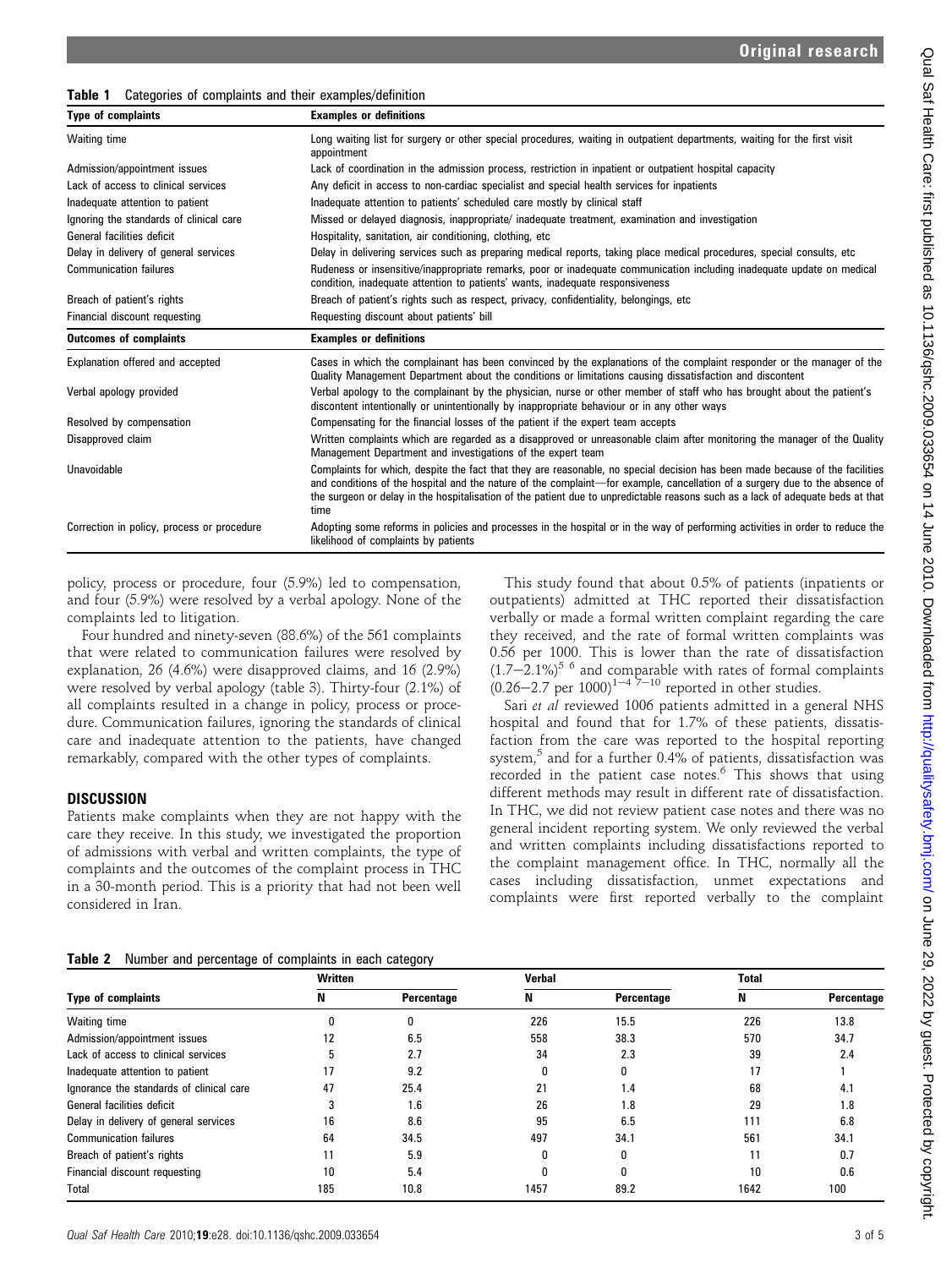### Table 3 Outcomes of complaint management by categories of complaints

| <b>Outcomes of complaints</b>            | <b>Complaints N</b> | <b>Explanation</b><br>offered and<br>accepted<br>$N$ $(%)^*$ | Verbal apology<br>provided $N$ $(\%)^*$ | <b>Resolved by</b><br>compensation<br>N (%)* | <b>Disapproved</b><br>claim $N$ $(%)^*$ | Unavoidable<br>$N$ $(%)^*$ | <b>Correction in</b><br>policy, process or<br>procedure $N$ (%)* |
|------------------------------------------|---------------------|--------------------------------------------------------------|-----------------------------------------|----------------------------------------------|-----------------------------------------|----------------------------|------------------------------------------------------------------|
| Waiting time                             | 226                 | 226 (100)                                                    | 0                                       | <sup>0</sup>                                 |                                         | 0                          | 0                                                                |
| Admission/appointment issues             | 570                 | 558 (97.9)                                                   | 2(0.4)                                  | 5(0.9)                                       | 3(0.5)                                  | (0.2)                      | (0.2)                                                            |
| Lack of access to clinical services      | 39                  | 34 (87.2)                                                    | 0                                       | 0                                            | 3(7.7)                                  | 2(5.1)                     | 0                                                                |
| Inadequate attention to patient          | 17                  | 0                                                            | 5(29.4)                                 | 0                                            | 7(41.2)                                 | 0                          | 5(29.4)                                                          |
| Ignorance the standards of clinical care | 68                  | 21(30.9)                                                     | 4(5.9)                                  | 4(5.9)                                       | 30(44.1)                                | 3(4.4)                     | 6(8.8)                                                           |
| General facilities deficit               | 29                  | 26 (89.7)                                                    | 1(3.4)                                  | 0                                            | 0                                       | 0                          | 2(6.9)                                                           |
| Delay in delivery of general services    | 111                 | 95 (85.6)                                                    | 4(3.6)                                  | 0                                            | 6(5.4)                                  | 2(1.8)                     | 4(3.6)                                                           |
| <b>Communication failures</b>            | 561                 | 497 (88.6)                                                   | 16(2.9)                                 | 3(0.5)                                       | 26(4.6)                                 | 6(1.1)                     | 13(2.3)                                                          |
| Breach of patient's rights               | 11                  | 0                                                            | 3(27.3)                                 | 2(18.2)                                      | 1(9.1)                                  | 2(18.2)                    | 3(27.3)                                                          |
| Financial discount requesting            | 10                  | 1(10)                                                        | 0                                       | 7(70)                                        | 2(20)                                   | 0                          | 0                                                                |
| Total                                    | 1642                | 1458 (88.8)                                                  | 35(2.1)                                 | 21(1.3)                                      | 78 (4.8)                                | 16(1.0)                    | 34(2.1)                                                          |

\*Numbers in parentheses are percentages of total complaints in each row.

management system. If the case was resolved with some explanations and/or advice, it was recorded in an Initial Form, and no further follow-up was undertaken, but if the case was not resolved, it was transformed to a second Special Form for further investigations. This might be the reason we have found a smaller rate of dissatisfaction and verbal complaints. On the other hand, it is possible that some hospitals have not recorded their verbal complaints resolving by initial explanations in an early stage, and this might be the reason some studies reported a lower rate of complaints.<sup>17</sup>

Why do people report the complaints, and why is this proportion of the complaints resolved with explanation or advice? Friele and Sluijs found that '...the majority of people make complaints mainly to prevent the incident from happening again, restore the complainants' sense of justice or remind the staff what had happened and the effect it had on the patients.' <sup>11</sup> The fact that almost 90% of all verbal complaints in this study were resolved through explanation is consistent with other study findings.3 9 Friele and Sluijs suggest that for most complainants, having an explanation is more important than an apology; 'They want to know.'<sup>11</sup> In our complaint classification, complaints about communication failures, ignoring the standards of clinical care and inadequate attention to the patients, in this sequence, are the most written complaints, but verbal complaints were mostly related to admission/appointment issues, communication failures and waiting time. Although there is no standard category for classifying patient complaints, and the categories we used were different in some aspects from the previous studies, as a whole the types of complaints found by this study were comparable with those of other studies.<sup>1-4 7-10</sup> 12-15

We found that more than a quarter of the written complaints were about ignoring the standards of clinical care, which is comparable with the finding of other research  $(22.5-47\%)$ .<sup>1-47914</sup>

Most of these complaints were disapproved claims or were resolved by explanation. The fact that approximately 1% of all complaints were related to inadequate attention to the patients, and 0.7% were related to breaches of patients' rights, might suggest that the quality of care is within an acceptable level at THC, and this might be due to the hospital's quality-improvement programmes which have been implemented in the last 5 years in THC, including:

- ▶ presence of trained senior specialists 24 h a day 7 days a week;
- < using approved clinical protocols and guidelines;
- < continuous training programmes for clinical staff;
- $\blacktriangleright$  regular monitoring and reporting of the main processes quality indicators;
- $\blacktriangleright$  internal audit:
- $\triangleright$  using several checklists by clinical and non-clinical supervisors.

Vincent et al have found that the majority of obstetrics complaints resulting in litigation were associated with inexperienced junior staff providing the care without supervision by a senior specialist.<sup>16 17</sup> A similar study shows that most of the complaints reported to the Medical Council Organization of Tehran were against middle-aged doctors.<sup>18</sup>

We found that more than one-third of all complaints were related to communication failure, which is consistent with the results of other studies (ranging from 26 to 50%).<sup>1-4 13</sup> <sup>14</sup> <sup>19</sup> Studies that have explored the rate and consequences of adverse events have also found communication failure as the main cause of such incidents.<sup>20</sup> The findings that over 95% of complaints were resolved by explanation, apology or disapproved claims also suggest that improving staff communication skills may have a great impact on reducing such complaints.<sup>1 9 18 19</sup>

Approximately one-sixth of the complaints were related to waiting time. In many healthcare systems, there are waiting lists, and normally the main reason for the waiting time is a lack of resources. Therefore, a proportion of these complaints may be the result of an unrealistic expectation by the patient, but because patients' overall satisfaction is partly determined by the perceived rather than actual waiting time, this is important to consider and to explain to the patients.<sup>4</sup> Almost all of these complaints were resolved by an explanation of the restriction in hospital capacity. As mentioned earlier, THC is a very famous public and highly specialised cardiac centre with a high rate of referral for both medical and surgical services. This makes it impossible to admit all the patients on time. Elective cases have to wait  $4-8$  months before surgical treatment.

Our findings on the complaints that resulted in a change in policy, process or procedure (2.1%) are comparable with the results  $(1.7%)$  of the study carried out by Taylor et al.<sup>3</sup>

The most important actions we have performed in this regard at THC are:

- $\blacktriangleright$  arranging special training courses focused on improving the communication skills;
- < organising appointments and common committees with the units having the same problems;
- < providing continuous feedback to the units and departments regarding the complaints;